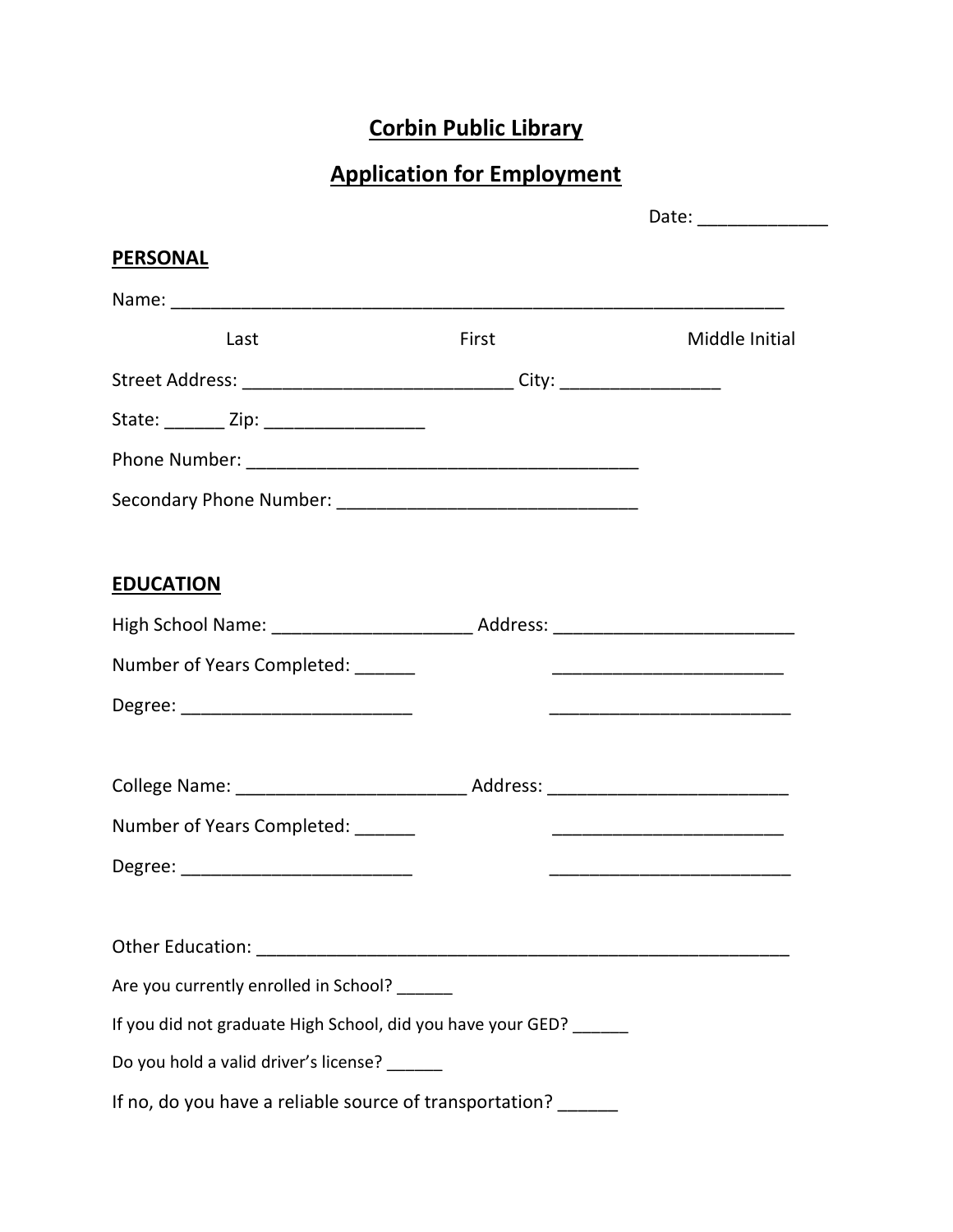#### **AVAILABILITY**

| What date would you be available to start employment?     |  |
|-----------------------------------------------------------|--|
| List any days and times you would be unavailable to work: |  |

\_\_\_\_\_\_\_\_\_\_\_\_\_\_\_\_\_\_\_\_\_\_\_\_\_\_\_\_\_\_\_\_\_\_\_\_\_\_\_\_\_\_\_\_\_\_\_\_\_\_\_\_\_\_\_\_\_\_\_\_\_\_\_\_\_\_\_\_\_\_\_\_

| Name and Address of workplace:                                        | Dates of Employment:                                                                                                                                                                                                                 | Position: |
|-----------------------------------------------------------------------|--------------------------------------------------------------------------------------------------------------------------------------------------------------------------------------------------------------------------------------|-----------|
|                                                                       | Wages Earned: __________                                                                                                                                                                                                             |           |
|                                                                       | Reason for Leaving: ______________________                                                                                                                                                                                           |           |
| Supervisor: ____________________                                      | <u> 2008 - Johann Harry Harry Harry Harry Harry Harry Harry Harry Harry Harry Harry Harry Harry Harry Harry Harry Harry Harry Harry Harry Harry Harry Harry Harry Harry Harry Harry Harry Harry Harry Harry Harry Harry Harry Ha</u> |           |
| Name and Address of workplace:                                        | Dates of Employment:                                                                                                                                                                                                                 | Position: |
|                                                                       | Wages Earned: ___________                                                                                                                                                                                                            |           |
| Phone: ________________________                                       | Reason for Leaving: ______________________                                                                                                                                                                                           |           |
| Supervisor: ___________________                                       |                                                                                                                                                                                                                                      |           |
| Name and Address of workplace:                                        | Dates of Employment: Position:                                                                                                                                                                                                       |           |
| <u> 1999 - Johann John Stone, mars eta biztanleria (</u>              | Wages Earned: __________                                                                                                                                                                                                             |           |
| Phone: ________________________                                       | Reason for Leaving: ______________________                                                                                                                                                                                           |           |
| Supervisor: __________________                                        |                                                                                                                                                                                                                                      |           |
| May we contact the employers listed? ______                           |                                                                                                                                                                                                                                      |           |
| If not, indicate which ones(s) you do not wish us to contact: _______ |                                                                                                                                                                                                                                      |           |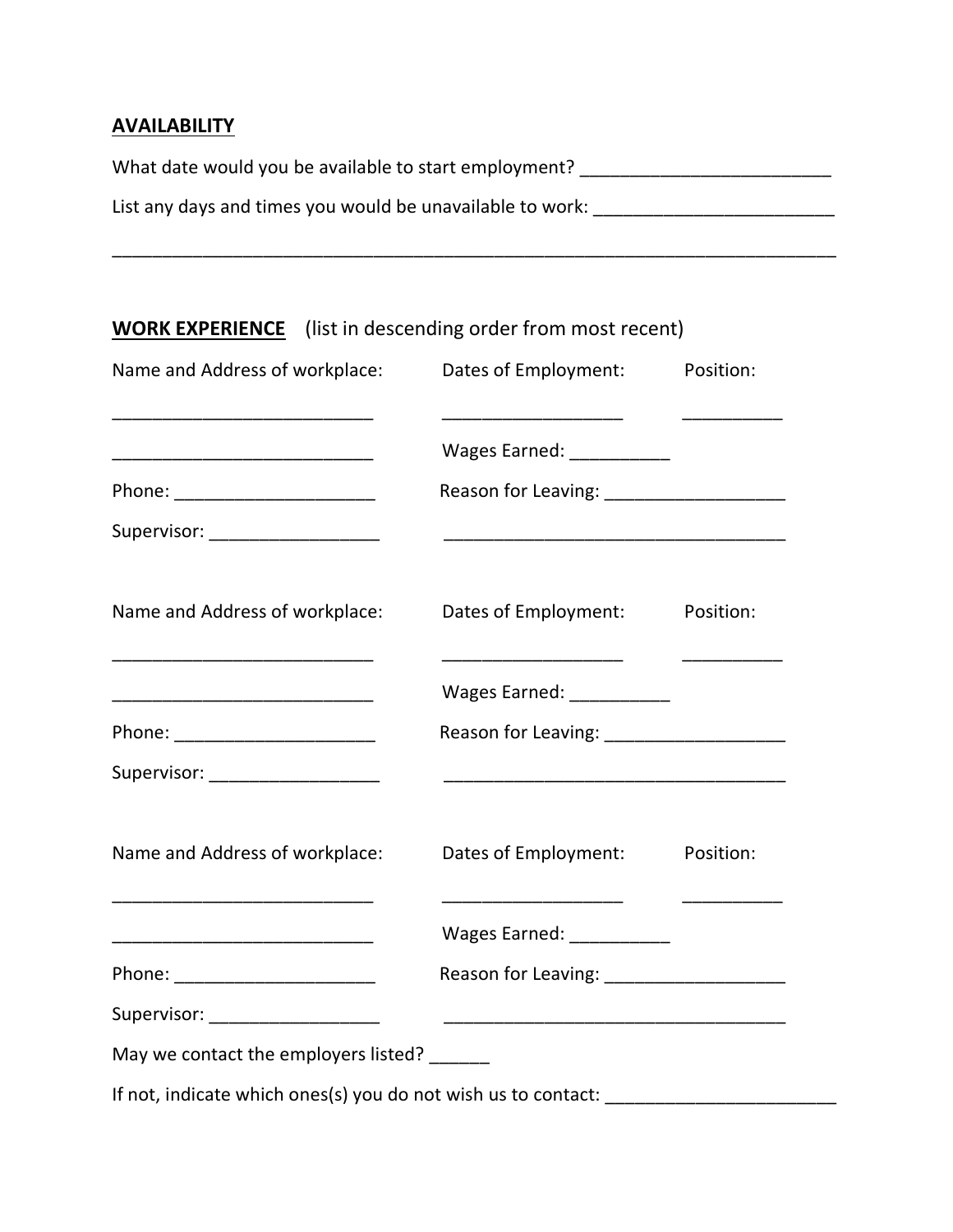#### **VOLUNTEER EXPERIENCE**

List any volunteer library experience; civic or social organizations and offices held; and any other related experience. (Exclude organizations, the nature of which, indicates creed, nation of origin, or disability of its members)

### **U.S. MILITARY EXPERIENCE**

List rank, branch of service and dates served: \_\_\_\_\_\_\_\_\_\_\_\_\_\_\_\_\_\_\_\_\_\_\_\_\_\_\_\_\_\_\_\_\_\_

| <b>REFERENCES</b> |  |
|-------------------|--|
| List Three:       |  |
|                   |  |
|                   |  |
|                   |  |
|                   |  |
|                   |  |
|                   |  |
|                   |  |
|                   |  |
|                   |  |
|                   |  |
|                   |  |